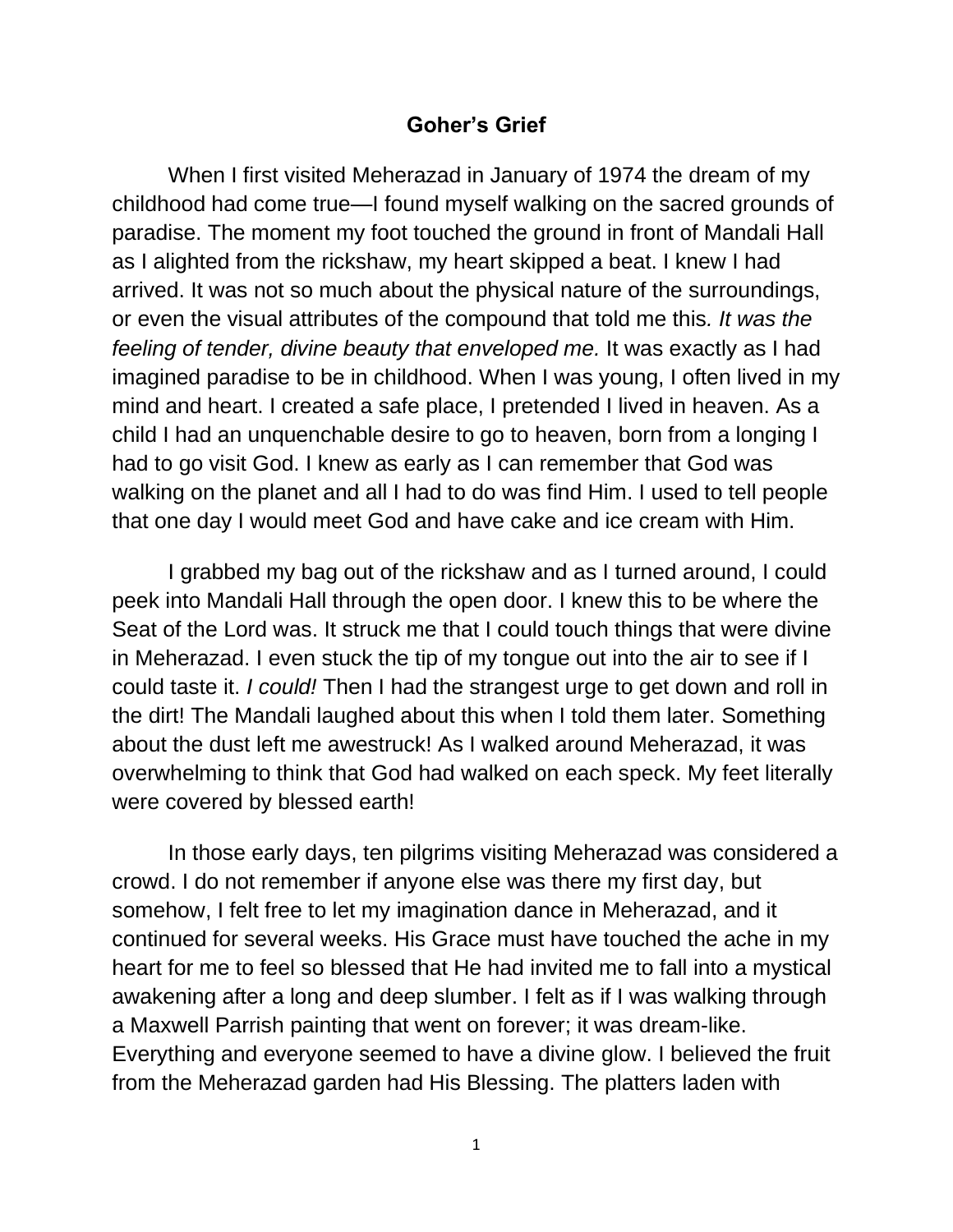seasonal fruit, such as mangos, papaya, ramphal, sitaphal, coconuts and bananas most certainly were handpicked by Baba, and had His divine Kiss to be so sweet and tasty. Unleavened bread shared with pilgrims surely had been baked and crisped by a fire lit by the hands of the Lord. I imagined the towels the chapatis and bakhari were wrapped in had been used to dry His hands! I loved walking up and down the veranda while running my hand across the door latches as I imagined Baba's hands grasping the clasp as He entered the room. If I were alone on the men's side, I would walk up and down the veranda several times, back and forth, gliding my hands across those latches, over and over again. It was electrifying, intoxicating really.

On days when there was no clinic I would sit quietly and listen to the breeze that rustled through the trees. It had to be Baba's Breath that caressed my face. Crows cawing from the treetops brought a smile to my face. Could these be the same crows that broke the silence Baba needed for His rest and that were shooed away at times? Bullock carts rumbling along dirt paths on their wooden wheels, brass bells clanging on the bullocks, had a rhythmic flow that matched the cadence of the hooves. Had Baba heard them, too? These sounds and thoughts all had such a soothing effect on me. What a joy to share something that my Beloved had experienced too!

Village life went on in the distance. Girls dressed in blue skirts with flower-printed blouses ran alongside boys wearing white pants and shirts as they sang songs while tending herds of goats along the Meherazad boundary. Their melodic voices carried into the compound from the surrounding fields, permeating it with the innocence of children. I enjoyed the laughter of women as it rippled through the air while they walked along narrow foot paths. Some balanced large metal pans filled with cow dung they would later use to make patties; after drying them in the sun, they were used for fuel. Others carried brass or copper containers filled with water they had drawn from the well. The containers were positioned on a piece of cloth atop their heads that had been twisted into a circle which served to balance their cargo. Sunlight sparkled in the droplets of water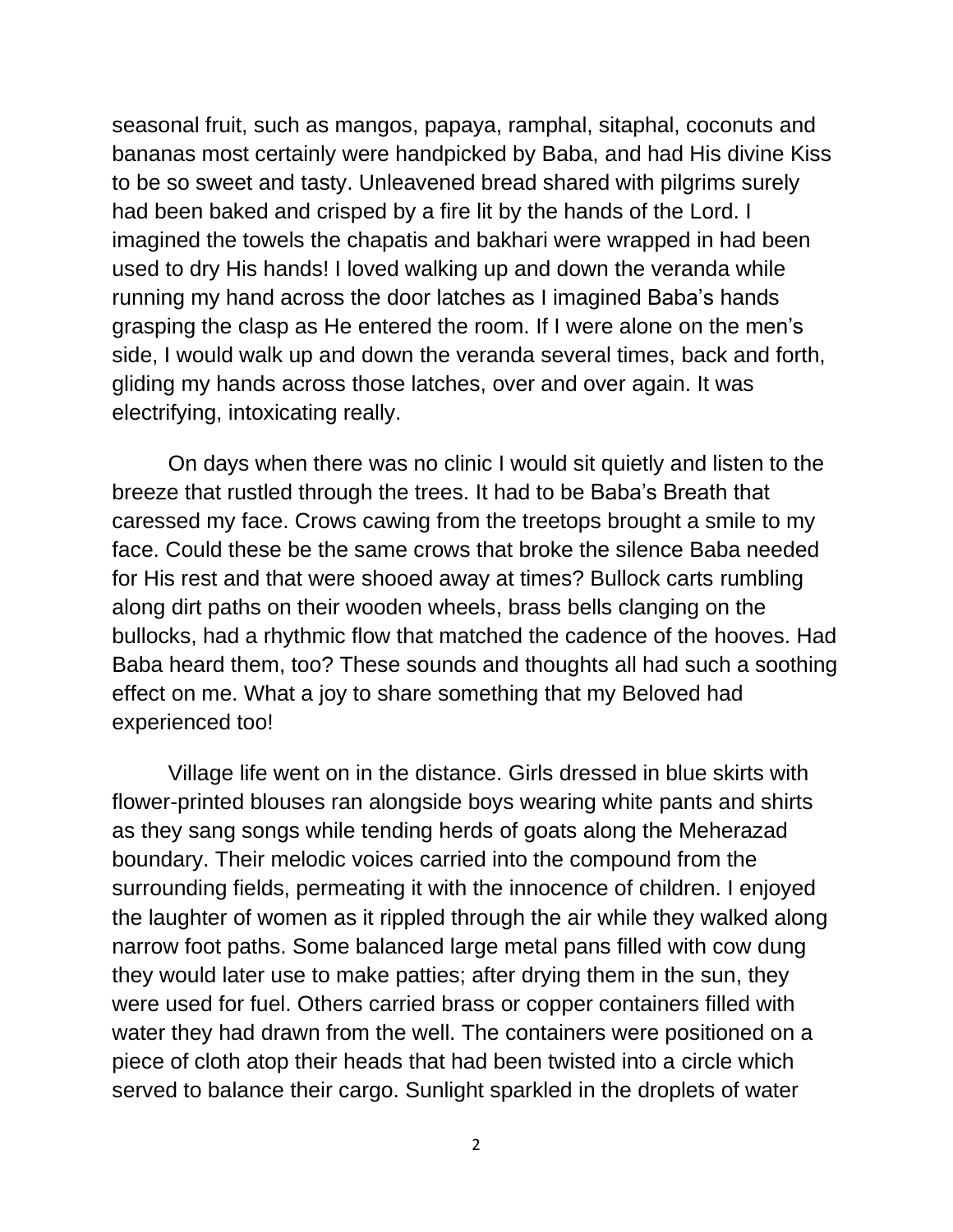that at times splashed out of the container and trickled down onto their heads while they walked back to the village. It was all so peaceful.

As I took in the ancient nature of village life, unstained by Western culture, it slowed the rhythm of my heartbeat and uplifted my spirit—I felt a sense of calm and safety. I marveled at the great fortune these people had to be born alongside the outskirts of paradise, and I liked that heaven had a casual nature to it. But most of all it was the atmosphere of Meherazad, the divine fragrance I could not see but felt deep down. Yes, I was seated in heaven, and I loved it.

I found the guileless manner of Baba's close ones to be intriguing. They had no pretense, wore no robes; there were no beads hung around their necks. I sensed their humility without anyone acting pious or humble. I laughed at the thought I had found a home filled with all my favorite aunts and uncles! The Mandali seemed to me to be so loosely bound by the world, almost untangled from the yarn-ball of life, yet they could still be so engaging with others. A collection of loose strings, they openly and freely shared the beauty of each magnificently colored thread, claiming no ownership. Each implored us pilgrims to take a thread in hand and tug on it and encouraged us to explore where it led. I took full advantage of such an offer, and on special days when I was lucky to find a gold thread in my hand, I knew the day was going to be like no other. I knew the threads had all been loomed by the Master Weaver. He had created the masterpiece tapestries that were His Companions, and this put me in a state of jubilation. All around the Meherazad compound, threads and strings could be found in abundance. Each perfectly spun thread led to divine discovery without fail.

I always took a thread or a piece of string with me when I left in the evening. I quickly learned the threads were offered from an open hand without expectation of being returned. I had no shame to grab onto two or three when needed which was often. I could not resist tucking these exquisite pieces of divinely loomed silk and cotton threads into the special pocket in my heart as I headed out, cycling down the approach road back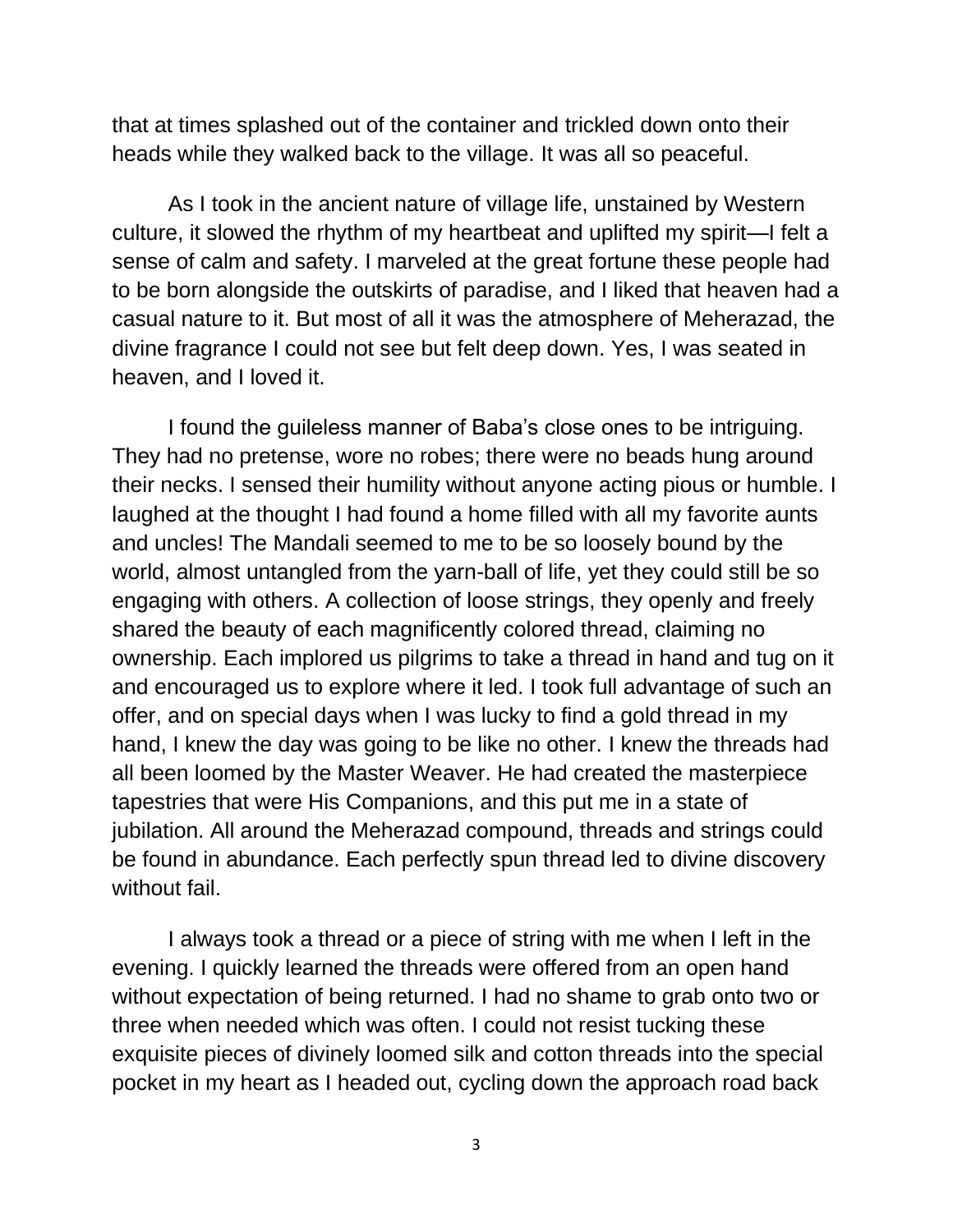to town on my bicycle. All these lovely treasures were attached in some manner to the Mandali. I knew each thread was part of a swaddling in a divine cradle within their hearts and no one would be denied the opportunity to gently rock that Divine Baby.

As exquisite as these Meherazad moments were, I also felt palpable pain. I could feel it when I sat quietly and opened my heart, expecting something else to come. It lingered even though it was invisible. The pain I sensed had an innocent nature to it and remained hidden from sight in the beginning. Neither dark or foreboding, I was not overwhelmed emotionally, but when I stilled my mind and sat with closed eyes, I could feel it. The grief and pain ran deep, and each possessed a spiritual strength strong enough to cut through rock, like spring water does as it finds its way out of the mountain. And just like a spring flows from within the mountain to its release, grief must flow outward from within the heart in its own unique purifying process. I wondered—could the purity of the spring water quench the thirst of so many aching hearts?

As days became weeks, I learned that each of the Mandali had their special time and place where grief was expressed, so bits of their pain could be released. In the early years of the 1970s Dr. Goher used to go into the Blue Bus just after sunrise—it was here she found privacy and would weep for Baba. Sometimes she shed soft tears, other times you could hear her anguish as she spoke to Him. She lamented what she believed were her lack of skills as a doctor to care for her Beloved. She begged His forgiveness, apologizing for not being able to help with His physical suffering. She wept as she told Baba how sorry she was for her (mistaken) belief that she had not been able to diagnose Him properly and had prolonged His agony. It was heart wrenching to hear. Several days during the week I would reach Meherazad at sunrise. By the time I had secured my bicycle and reached the edge of the veranda by the kitchen in front of the dispensary, I might hear her at times. I took my cue from the men who always remained aloof when she came to the Blue Bus, to give her the privacy she needed; I would turn around and go sit on the parapet at the bridge by the Meherazad Gate. I waited to return to the veranda until I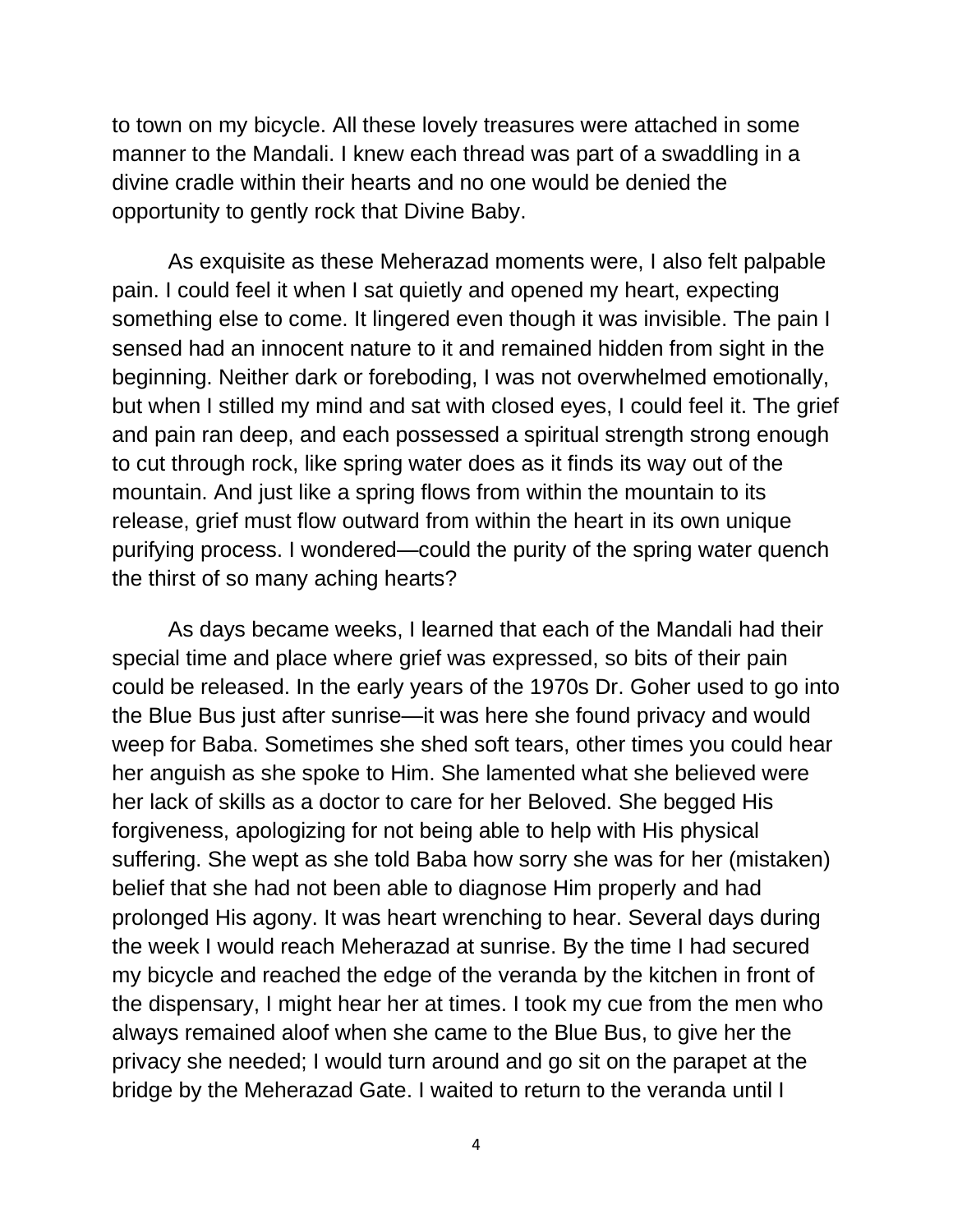heard the voices of the men, as this was a sign Goher had returned to the house.

One day Goher saw me sitting down on the bench at the end of the men's veranda as she was opening the Blue Bus door. I was horrified! I had not seen her bicycle and thought I was being discreet. When she called out to me, I froze. I thought for sure she was going to scold me for being an intruder and was shocked when she called out, "Come help me up the steps. I want you to help me move the stretcher in the Bus so we can clean." I had a moment when I did not know if I should turn and run away or go to her. Without thinking I replied with a shaky voice, "I'll go sit on the parapet, Goher. I don't want to disturb you." She extended her index finger, and shaking it at me, exclaimed, "Are you mad? I am an old lady, and my legs pain me. Come help me up the stairs and bring your giant body over here and let me put you to work!"

I was taken aback. When Goher came to the men's side in those early morning hours, we all retreated from the area of the Blue Bus out of respect and to provide the privacy she deserved. But on this day, I found myself at her side; I opened the Blue Bus door and helped her up the steps. Once inside, Goher showed me how to clean the interior of the Blue Bus—she was meticulous with every detail. I am ashamed to admit this, but I did not feel cleaning the Blue Bus as a privilege to serve Baba. Instead, I saw it as an opportunity for an intimate moment of shared love with Goher because it comforted my own pain. At the time I was barely 23 years old and struggling to remain tethered to the planet. I was so self-absorbed in my own misery that I carried out such a sacred duty with ulterior, selfish motives. I would have cleaned the Blue Bus ten times over just for those few minutes alone with Goher; it was the only reward that meant anything to me. The magnitude of the lost opportunity to be gracious in those Baba moments of His Grace did not hit me until years later. I now know that I squandered so much at Meherazad because I so often lost focus on Him when I wrapped myself in the pain I had not yet let go of. I trust in His Wisdom that there was a reason for this cavalier attitude I was trapped in.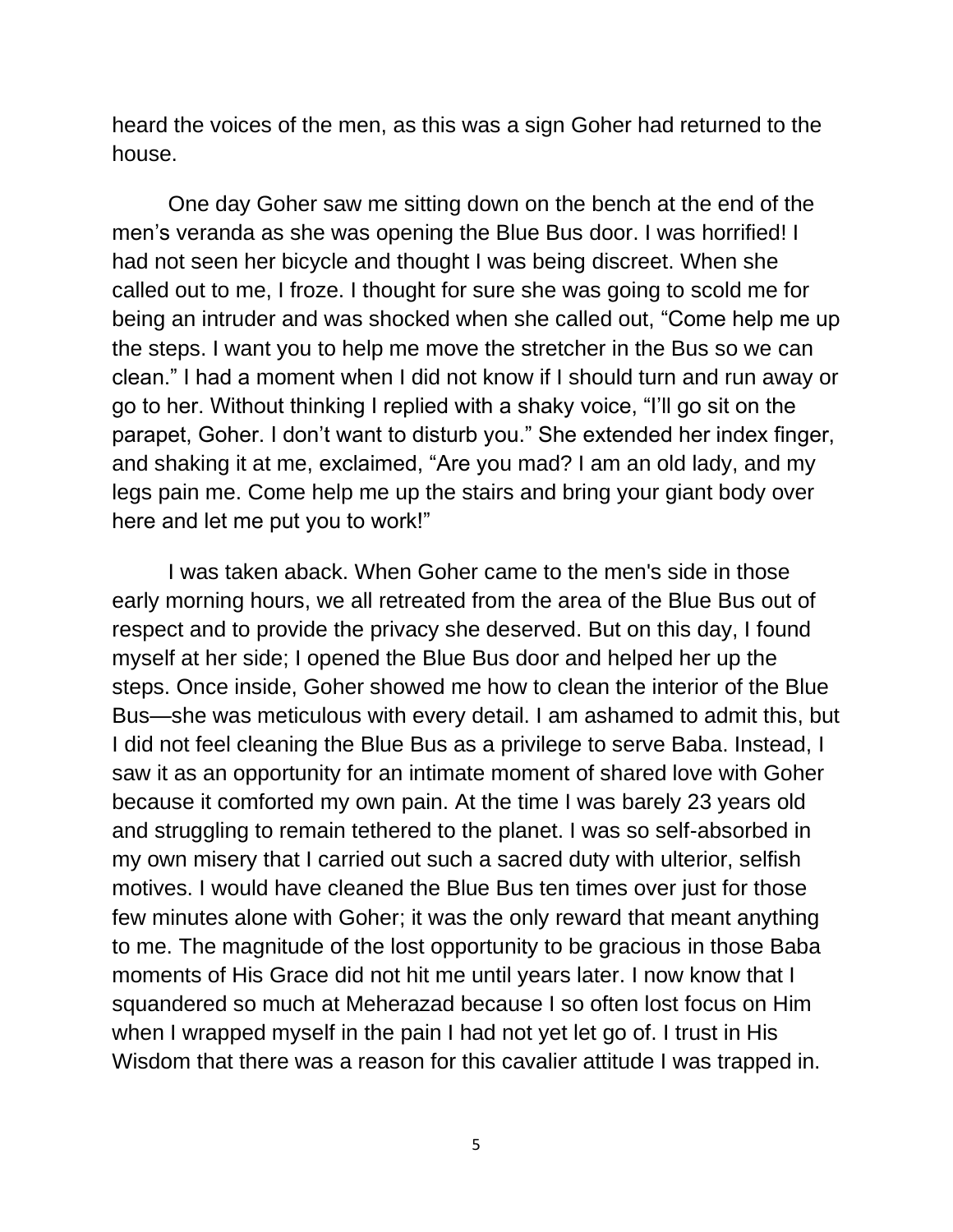In the beginning of my time at Meherazad, I was possessed by my own survival needs; it was a constant struggle to behave normally and hide my upset from the Mandali and others. I have so many regrets about some of my sentiments in those early days, especially the time spent in Baba's Blue Bus with Goher. My focus was on myself and Goher—I squandered His Grace in those sacred moments. Now, in my waning seventy years of age, I return to those times of staying in Meherazad, and Baba allows me to relish them anew. His Grace allows me to relive the comfort He gave me, and I cherish each memory. I give thanks to Baba for all that He poured into a cracked vessel even though He saw so much of it leaked out at the time. I now realize that He showered His compassion on me despite my careless nature and spiritual immaturity. He did not punish me for the cavalier attitude I had about His Grace! Instead, Baba picked up my broken spirit, repaired the chalice that held my life, and made it strong and whole. He knew I would eventually come to my senses! His Love helped me overcome my weaknesses as He blessed me with His Grace through His Mandali, even when I did not recognize it as *His* Gift. Best of all He made sure that in due time I would understand the lesson and would be able to eventually feel its sacred nature. *This is how tender Baba is with His Lovers!*

Later in the day Eruch and I were sitting outside Mandali Hall on the bench to the right of the entry door. I was reviewing some clinic paperwork and he was reading the newspaper. When done, he placed the paper to his side, laying it on the bench. He then reached over and gave my knee a tight slap. With a wad of pan tucked in his cheek (a special leaf that is folded into a pouch after being filled with spices, digestives, and a white lime paste) he began to chuckle. "What's so funny?" I asked as he continued laughing. "You are such a child, Vesta. But a truly fortunate child," he replied. We sat for a moment in silence; the pause was pregnant. I had learned to wait quietly and to not speak when I sensed Eruch was going to say something profound—or make a statement that would shake me up a bit. "You are quite a naughty child, yet He showers you with presents!" He had my attention. He was looking out in the distance before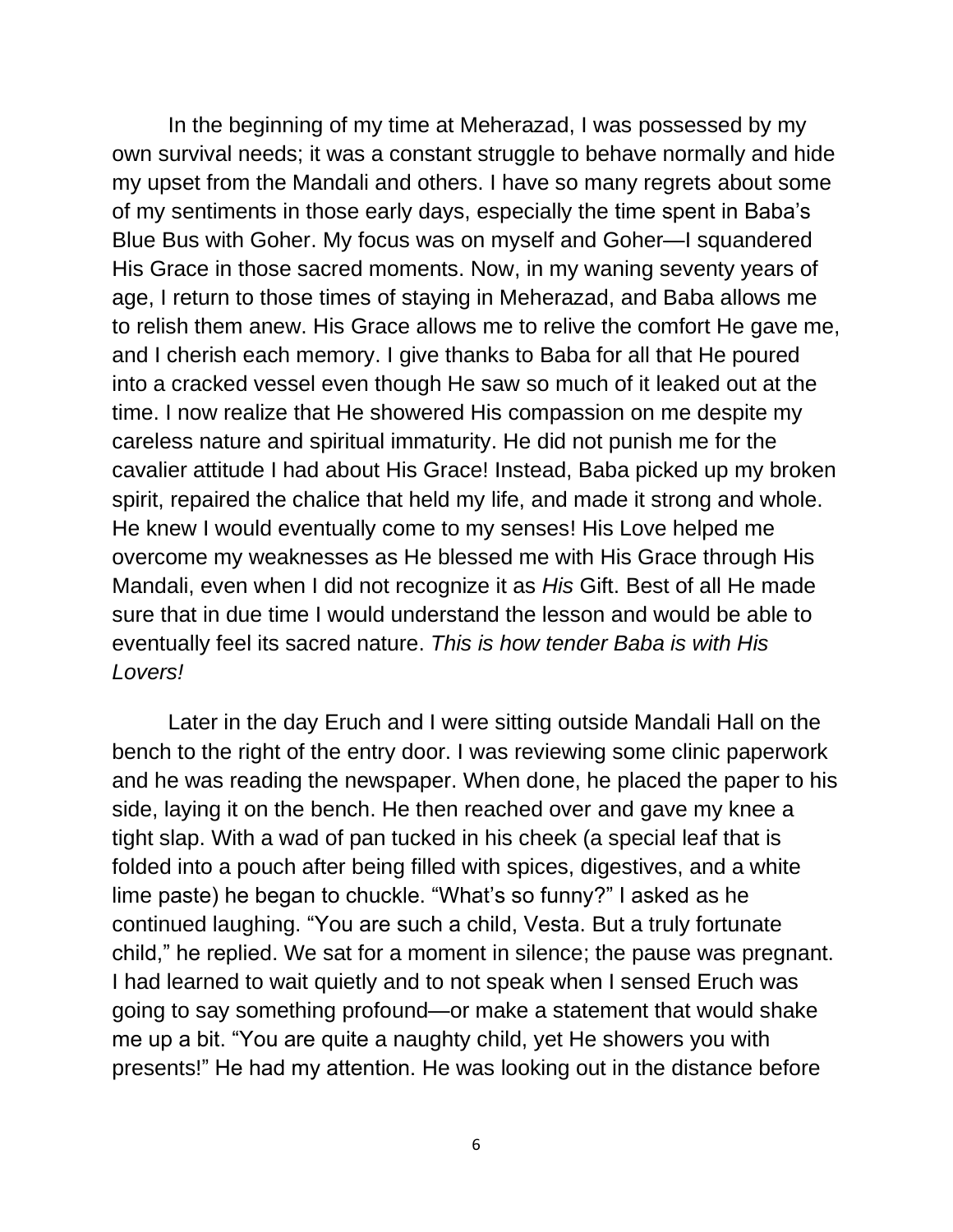he turned and looked into my eyes and said, "Goher trusts you. *Don't ever let her down."*

Tears were in his eyes. He placed his index fingers near each of my ears and with his thumbs, wiped my tears ever so gently. A few tears had started to overflow from the moat that my lower lid had become, and he never let them drop to my chest with this kind gesture. Then, holding my chin in his hand, he stared into my eyes with so much love. Tears continued to well up and began trickling down my face, but he caught them all. Several seconds passed before he got up and went to his room, leaving a faint scent of roses trailing behind him. Nothing more was ever said about this between us.

After Eruch's comment, my understanding took on a deeper meaning. Now, when I arrived at Meherazad before Goher would come to the Blue Bus, I sat on the cement bench and waited for the sound of her bicycle pedals and for the kickstand to scrape on the stone. I sat there in case she called me again. When I saw her, I retreated to the Dispensary and puttered around. (The old Dispensary was in what had been Kaka Baria's room at the opposite end of the veranda from the Blue Bus.) After a few minutes, I would come outside and go down and sit on the bench opposite the Mandali Hall door. When Goher exited the Blue Bus, I would help her safely down the steps. Sometimes she would smile; other times she would say thank you as she squeezed my hand. She would then hop on her bicycle and ride back to the women's side for Arti. At this time, in early 1974 I was not staying at Meherazad so I remained on the men's side and would have tea with them after taking Darshan and saying prayers in the Hall at His Chair.

As I sat on the bench one morning, it so happened that Goher came to the Blue Bus but did not look over to me. Her posture was more bent over this morning as if she were carrying a satchel of rocks on her back. She climbed the stairs and went into the Blue Bus and closed the door. I quietly went into the Dispensary to work. A few minutes passed and I began to hear Goher sobbing, making it hard for me to concentrate on my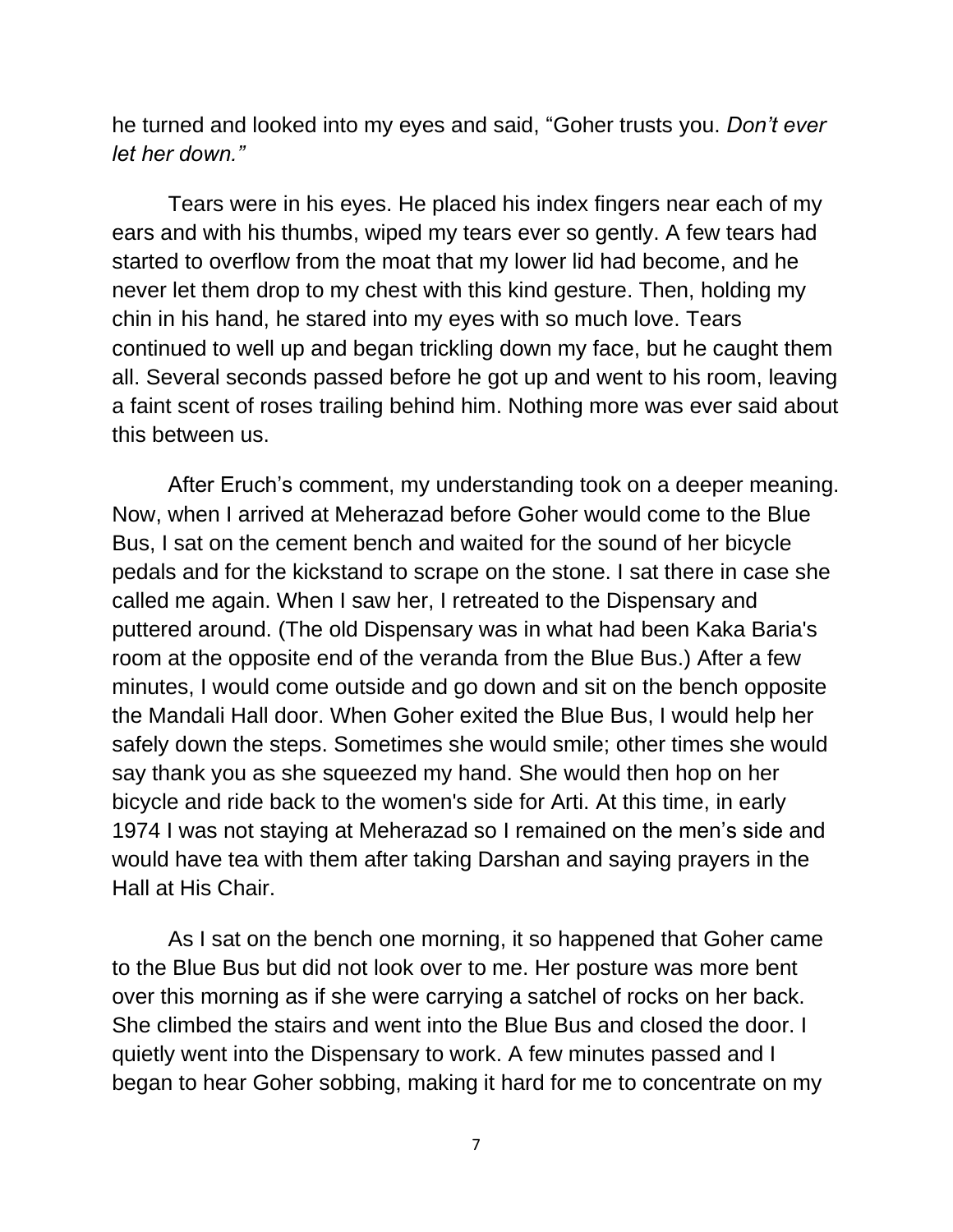work. Her sobs grew louder, heart wrenching, rolling like thunder. I was confused. Should I go to her? Should I stay inside the dispensary and give her privacy? As soon as the thought crossed my mind, Eruch came through the door and told me to go to her and offer some comfort. "Just sit with her. Maybe hold her hand," he said as we walked swiftly to the Blue Bus. I will never, ever, forget the moment I opened the door and her sobs echoed out into the yard. Seated on the floor at the edge of the foot of the cot that had been used by Baba during His illness, Goher's head was buried in the crook of her left arm as she leaned on the mattress. She looked so small. I quietly entered and sat next to her and gently rubbed her back. A few moments passed and then she lifted her head, turned, and fell against me. I wrapped my arms around her and held her for a long time while she sobbed. I was deeply moved, and this time my tears fell out of the empathy I felt for her grief and not my own pain. Because of the deep love I felt for Goher and by His Grace, I experienced a paradigm shift in Baba's Blue Bus while He showered us both with unconditional love. My own pain was now seated in the back seat and not at the wheel of the vehicle I had been trapped in as I rambled down the road of my life! I will never forget the intimacy of this moment, ever.

It was in 1975 Goher's moments of outward anguish began to lessen. She could go inside the Bus to dust or to look at His images and bow her head in surrender without becoming overwhelmed with grief. Tears might flow but sobbing became infrequent. When I gently opened the Bus door, I often saw her sitting quietly, contemplative, head bowed at the foot of the cot inside. Sometimes she would ask me to come inside to help move items to clean. While we swept and dusted, or used a moist cloth for cleaning, she would tell me in a soft, reverential tone, of the times He was ill or how Baba suffered uncontrollable and painful body jerks. One story she always told of in a hushed tone was about the 1952 Prague, Oklahoma Automobile Accident when Baba suffered severe injuries. She told me how His tongue had been split up the middle, cut in a jagged manner from the back of His throat out to the tip; blood had poured from the wound. In detail she told me how she held Baba's hand while the doctor did the suture repair. During the entire procedure, Baba was furiously signing to Goher to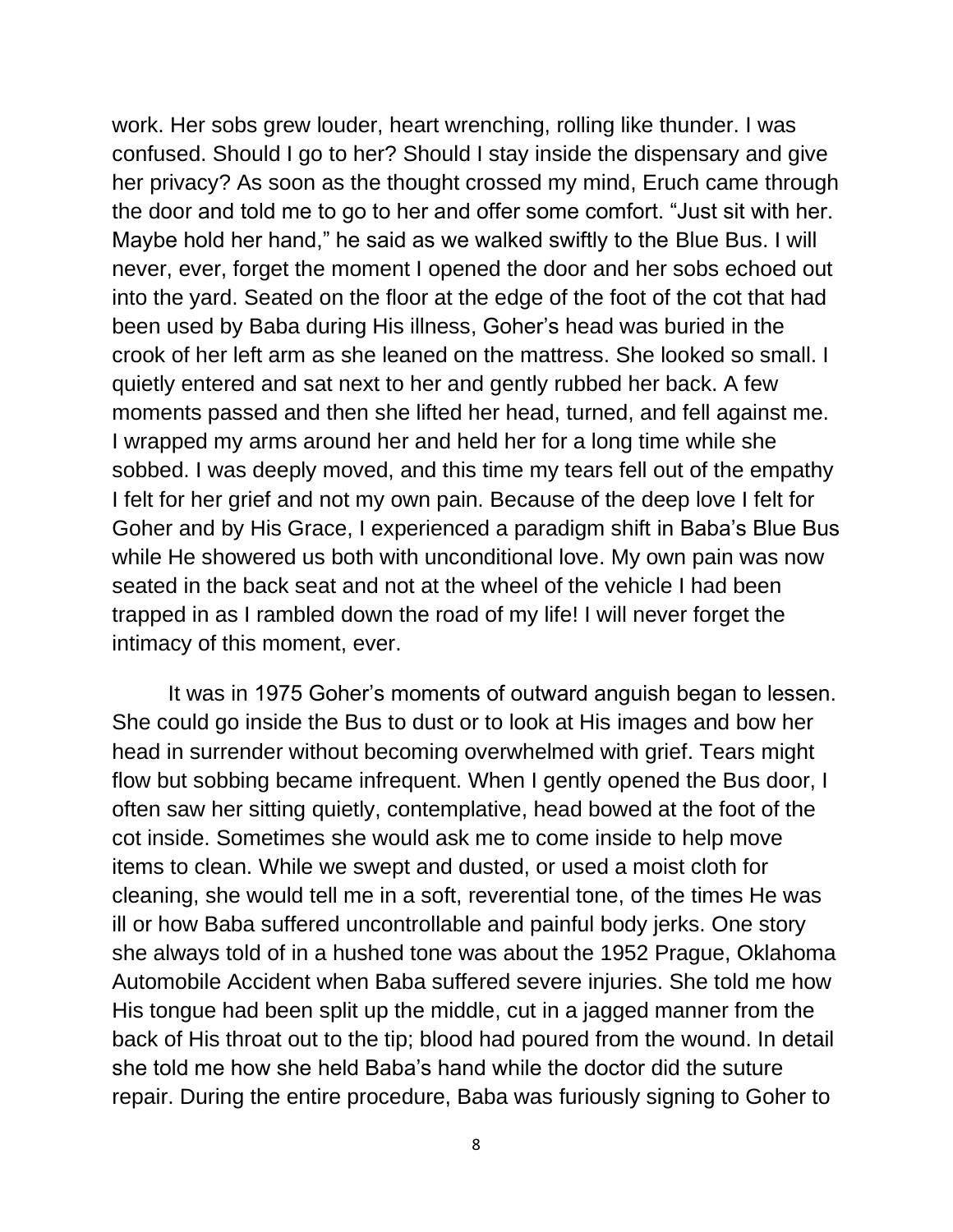not let Him utter a sound. "Don't let me break my Silence," He kept repeating. She said there was an urgency in His gestures. The awe I experienced each time she told me this story never lessened. Instead, it increased with each retelling. There were times after her visit in the Blue Bus when we would walk back to the house for morning Arti when she spoke with such sadness in her voice about Babas' suffering for humanity. As I learned about the suffering the Avatar takes on for us it was humbling—most certainly an exquisite example of His Divinity.

Even now I can hear Goher's voice crack as she spoke to her Beloved in the Blue Bus; sometimes her affect was flat, resignation to the pain that was hers to bear. At times I felt embarrassed to witness what was unfolding. I felt at a loss about how to provide the comfort Goher deserved versus the privacy she may have needed. I had quietly mentioned to Arnavaz what was happening, so she would know I felt inadequate at times. She advised me to just be with Goher and to trust I would know when she needed gentle and quiet comfort or wanted privacy. "You'll know when she needs to be held. Trust your heart, *mara bacha*," she'd say. "Your heart is already guiding you. Goher invited you to be at her side right now." Arnavaz told me she was glad Goher could talk about the medical difficulties she felt while treating Baba because it seemed to lessen the burden of guilt she felt. Arnavaz thought this helped move her through the grief she was feeling after Baba left His form. She would often kiss my cheek after encouraging me to be gentle with Goher. The love and respect these two women had for each other was beautiful to see.

When I first came to stay at Meherazad, Arnavaz explained to me about Baba's Order to the Women to protect Mehera's mood, telling me the women did not openly share the grief they felt over Baba dropping His physical form. They purposefully never spoke with each other of the sadness and pain they felt to avoid the possibility Mehera might overhear their conversation and cause her pain and sorrow. Instead, they dedicated the rest of their lives to the obedience of Baba's request to protect Mehera. They found private moments to grieve in solitude so Mehera would not see or hear them weep for Baba. Mehera was to live her life with as little upset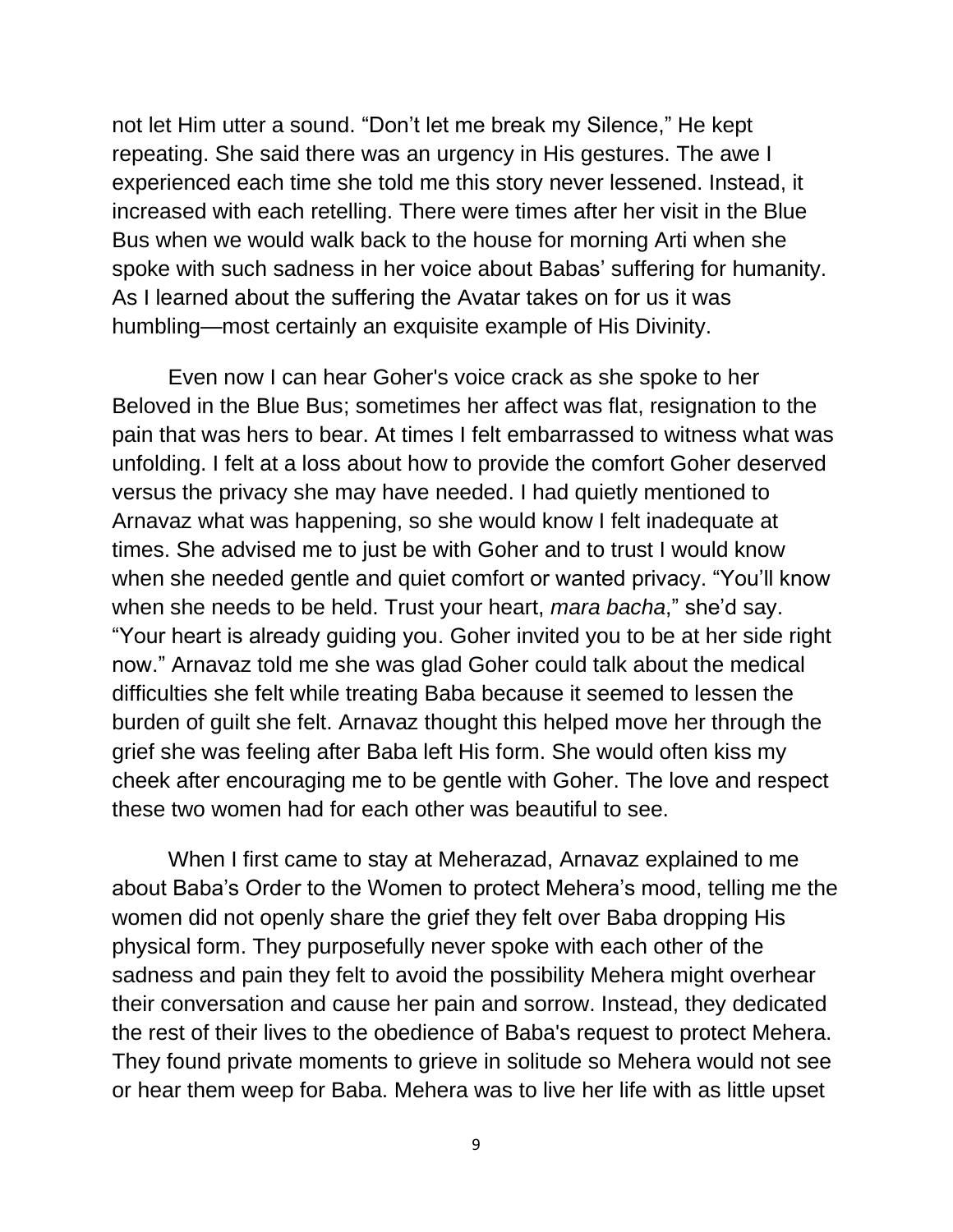as possible and Baba expected them to keep the atmosphere light, free from distress and upset. This was Baba's Wish, and they took this surrender to His Pleasure as a sacred duty. Arnavaz then took my hand in hers and told me, "We expect the same of you, *mara bacha*. Don't argue with Mehera, don't ever ignore her, and watch what you say so you are not a source of any upset."

Each of the women found their place of privacy that allowed them needed time to grieve for Baba without upsetting Mehera. Goher found her respite in the Blue Bus.

With each passing day Goher was able to share her life with Baba without becoming overcome by the anguish she felt. When the men no longer scattered when we came over early in the morning, I took it as another sign she felt better; the men went about their morning activity but were quiet when she was there. As we tidied the Blue Bus, she told me that when pilgrims asked endless questions about life with Baba it helped the Mandali heal from the shock of losing His physical presence. This made me happy. And I saw how perfect His plan is for His Lovers, how perfect His care and compassion are for each. When we share His Love with each other, the benevolence of the gift increases.

One night while chatting on the men's side with Mani, Goher, Arnavaz, Naja, Rano, Pendu, Bhau and Aloba about Baba dropping His physical form, in passing I said how lucky they all were to live with God. I had told them that this was my childhood dream, to live with God and eat cake and ice cream. Holding his arms stretched outward, both hands with palms facing upward, Eruch commented, *"*We took care of the *Man* who was *God*." He paused before continuing. "Too often all of us took Baba's status for granted. You pilgrims come to His Home already knowing Baba was God. You all accept this without question." After another pause, he continued, "You have the conviction Baba is the Avatar, even though you never saw Him." His voice had a slight break in it, and he again paused to regain his composure. "You ask so many questions and look to us for answers. And your questions are significant. We didn't have time for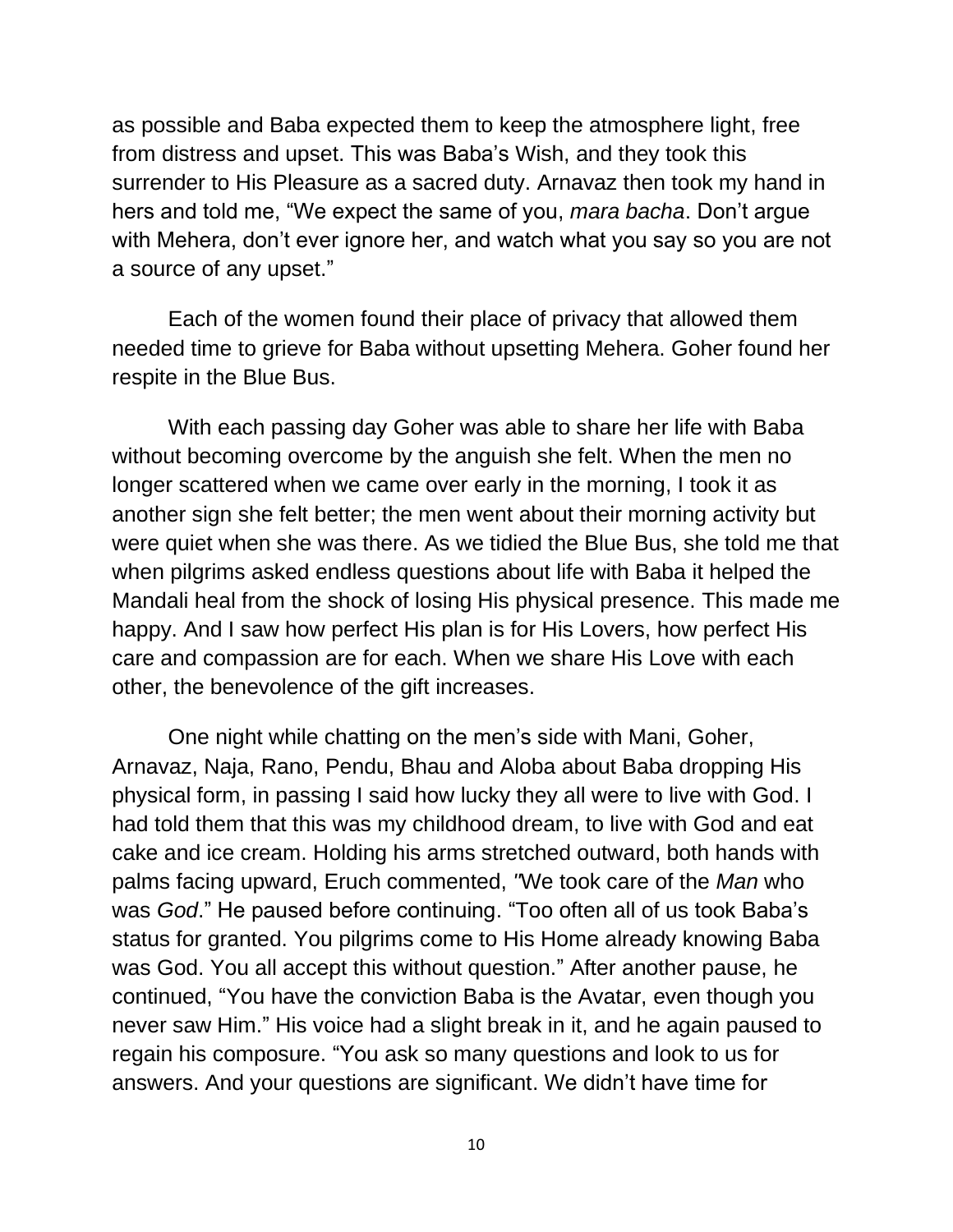questions with Baba." He glanced out into the distance. "You want to know how we felt and what we thought. You ask about His eyes, and demand we describe them in detail. We never sat around and talked like this about Baba." He cleared his throat before continuing. "You want to know what was it like for me to be with Him and to look at His Hands as I interpreted His gestures and not get to look at His face? It is all of you who made me realize I was looking at His face to understand how to express His message and what emotion He wanted to convey. I knew Baba's expressions, the lines on His face, the various looks in His eyes. And I have to remember the details and find the words to share with you about what I saw during those times. You all bring these gifts to us."

Eruch seemed to have traveled back in time, to be held captive by those sacred moments with his Beloved. We all sat quietly, waiting for him to continue. "You ask about the scent of His body, the shape of His fingers as He tapped the arm rest or gestured. You want to know what it felt like to steady Him in those later years. You want details about the daily life of the Man whose human form embodied the Lord. You force us to remember Him in a manner we did not really think about when we served Him." Again, he struggled to compose himself; we all were struggling for composure, sniffling, and clearing our throats. Eruch had touched each of us in this telling. And then he turned to look at me, and said, "Our duty was to the Man, and you all want to know about the Man who was God. *Maybe it is all of you who brought God to us!"* 

Just then the clock struck nine. "There now. It must be true," referring to the chime of the clock." In typical Eruch manner, he turned to me, tears gently trickling down his cheeks. "Thank you. You all are His Gift to us." He brushed the backside of his hand on my cheek and then took my chin and held it for a few seconds. He looked directly into my eyes and said, "Baba was our companion. You all see Baba as God and you know He is your companion as well. And you ask us about the Man who is the Lord of all creation and we are reminded that Baba is the Avatar. I ask myself at times, who are all of you? It is through all of you we feel His compassion and mercy. His Love for you is unmatched. Never forget this."